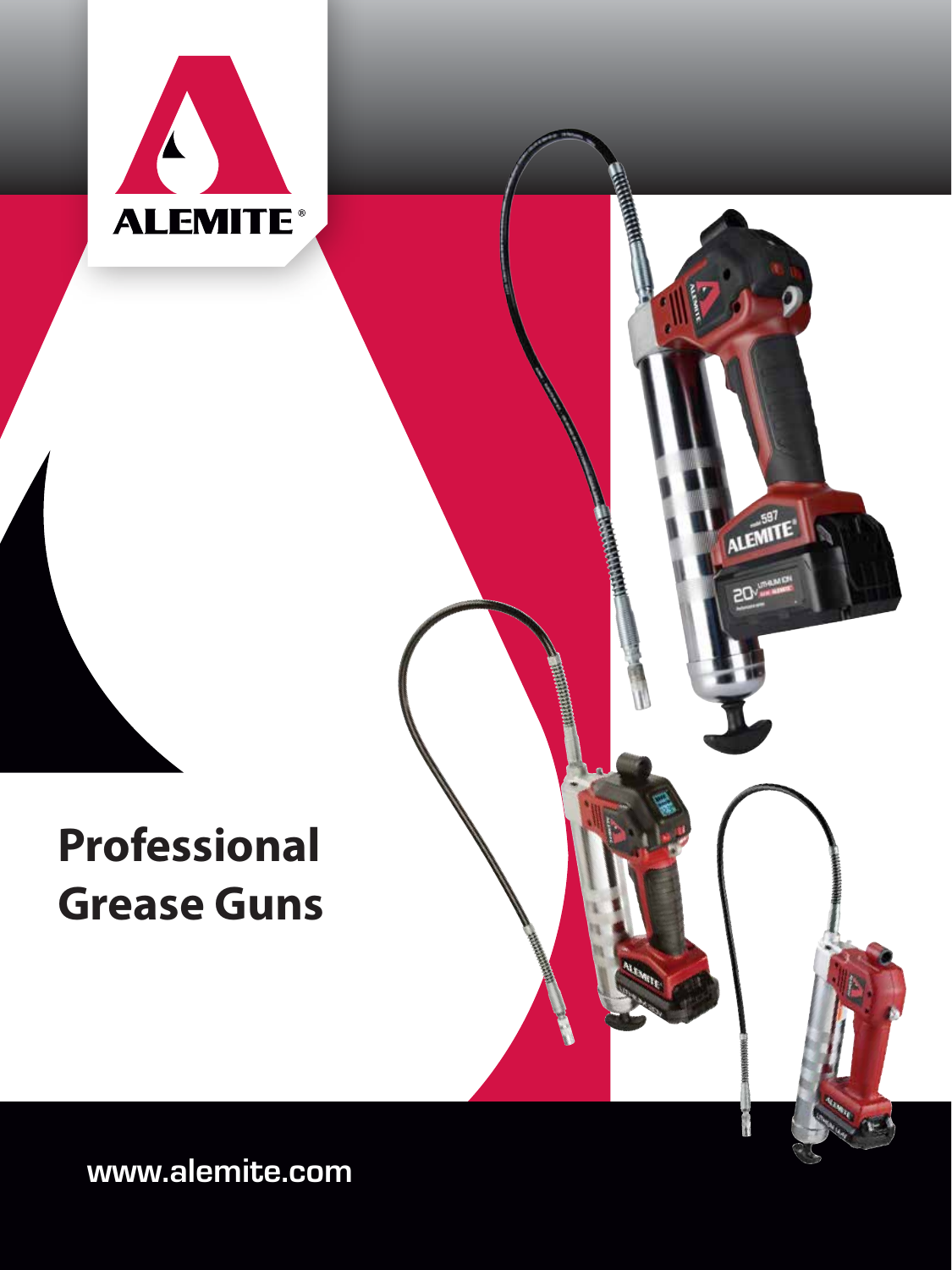# **Power and performance for any application**

Alemite cordless grease guns deliver a strong uninterrupted flow of lubricant for proper and efficient equipment maintenance. The design featuring the motor in the handle provides excellent balance with an extremely durable glass fiber reinforced housing.



# **Cordless Grease Gun Kits**

Kits include: Grease Gun, Battery Charger, (1 or 2) Batteries, and Carrying Case



#### **Backlit LCD Readout**

LCD Features:

- Battery charge indicator
- Cartridge level
- Grease dispense meter

## **Reset Button**

- Resets various functions
- Selects ounces or grams
- Turns flashlight on/off

## **Two Speed Flow Rates**

- High speed/Low pressure
- Low speed/High pressure
-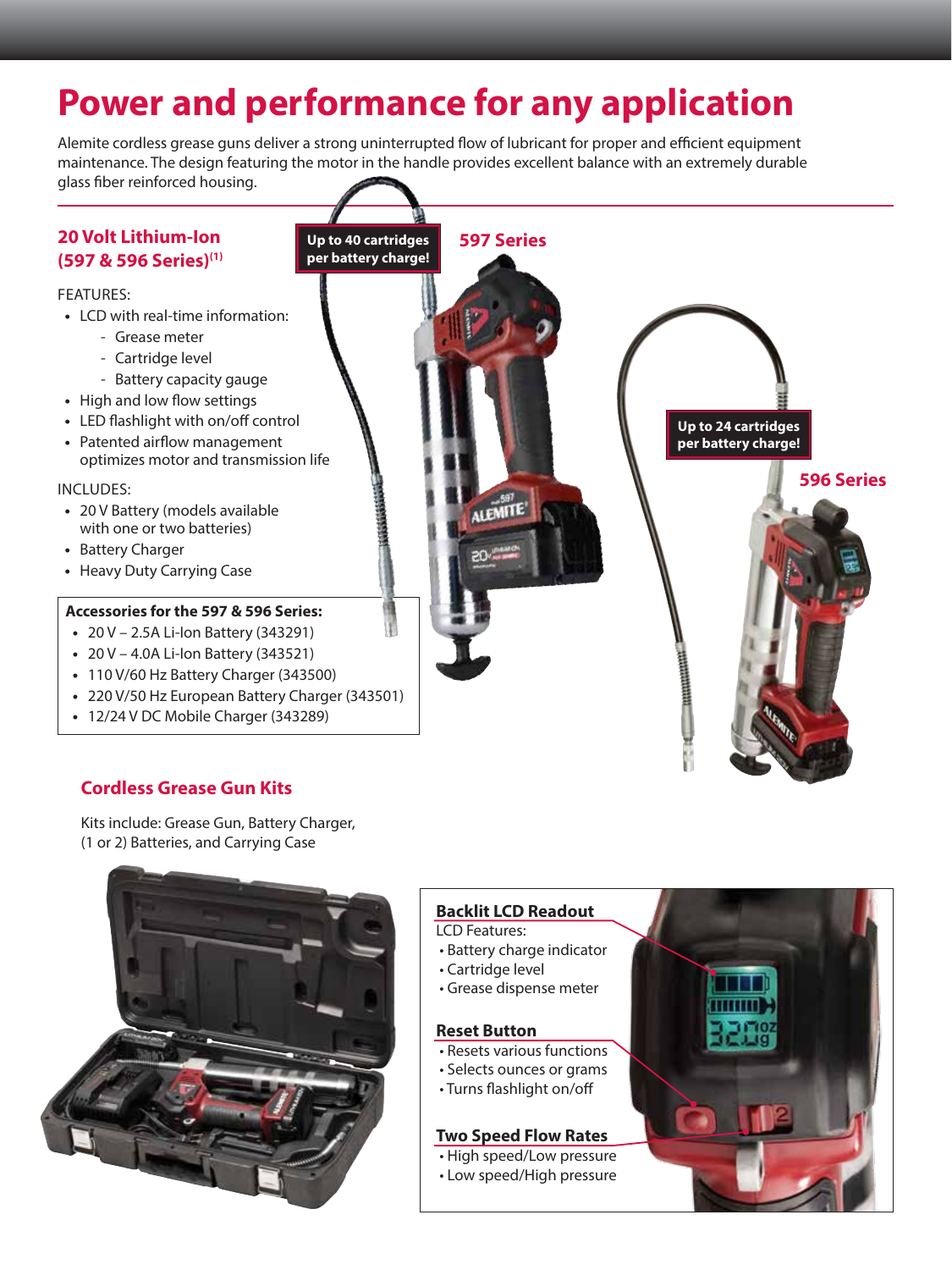# **14.4 Volt Lithium-Ion (586 Series)**

#### FEATURES:

- **•** Glass-fiber-reinforced nylon housing for superior impact and wear resistance
- **•** Patented airflow management system optimizes motor and transmission life
- **•** Handle includes tube guide and charge indicator
- **•** Convenient 3-way loading cartridge, bulk or suction
- **•** Patented automatic universal follower no need to flip follower when changing loading methods

#### **Accessories for the 586 Series:**

- **•** 14.4 V Li-Ion Battery (343432)
- **•** 110 V/60 Hz Battery Charger (343500)
- **•** 220 V/50 Hz European Battery Charger (343501)
- **•** 12/24 V DC Mobile Charger (343289)



|                   |                |                                    |                      | <b>Flow Rate</b><br>(per minute) |                  | <b>Cartridges</b><br>(per charge) |                     |                           |
|-------------------|----------------|------------------------------------|----------------------|----------------------------------|------------------|-----------------------------------|---------------------|---------------------------|
| Product $#^{(2)}$ | <b>Charger</b> | Li-Ion<br><b>Battery</b>           | <b>Pressure</b>      | <b>High</b>                      | Low              | <b>High</b><br><b>Speed</b>       | Low<br><b>Speed</b> | <b>Tool</b><br>Weight     |
| 597-A             | 110 V/60 Hz    | $(1)$ 20V, 4000 mAh <sup>(1)</sup> | 10,000 psi (690 bar) | 6.0 oz $(170q)$                  | 4.0 oz $(113 q)$ | 38                                | 40                  | 7.0 lb $(3.2 kg)$         |
| 597-B             | 110 V/60 Hz    | $(2)$ 20V, 4000 mAh <sup>(1)</sup> | 10,000 psi (690 bar) | 6.0 oz $(170q)$                  | 4.0 oz $(113 g)$ | 38                                | 40                  | 7.0 lb $(3.2 kg)$         |
| 597-C (EU)        | 220 V/50 Hz    | $(1)$ 20V, 4000 mAh <sup>(1)</sup> | 10,000 psi (690 bar) | 6.0 oz $(170q)$                  | 4.0 oz $(113 q)$ | 38                                | 40                  | 7.0 lb $(3.2 kg)$         |
| 597-D (EU)        | 220 V/50 Hz    | $(2)$ 20V, 4000 mAh <sup>(1)</sup> | 10,000 psi (690 bar) | 6.0 oz $(170 g)$                 | 4.0 oz $(113 g)$ | 38                                | 40                  | $7.0$ lb $(3.2$ kg)       |
|                   |                |                                    |                      |                                  |                  |                                   |                     |                           |
| 596-A1            | 110 V/60 Hz    | $(1)$ 20V, 2500 mAh <sup>(1)</sup> | 10,000 psi (690 bar) | 6.0 oz $(170q)$                  | 4.0 oz $(113 g)$ | 23                                | 24                  | 6.3 lb $(2.9 kg)$         |
| 596-B1            | 110 V/60 Hz    | $(2)$ 20V, 2500 mAh <sup>(1)</sup> | 10,000 psi (690 bar) | 6.0 oz $(170q)$                  | 4.0 oz $(113 g)$ | 23                                | 24                  | 6.3 lb $(2.9 kg)$         |
| 596-C1 (EU)       | 220 V/50 Hz    | $(1)$ 20V, 2500 mAh <sup>(1)</sup> | 10,000 psi (690 bar) | 6.0 oz $(170q)$                  | 4.0 oz $(113 q)$ | 23                                | 24                  | 6.3 lb $(2.9 kg)$         |
| 596-D1 (EU)       | 220 V/50 Hz    | $(2)$ 20V, 2500 mAh <sup>(1)</sup> | 10,000 psi (690 bar) | 6.0 oz $(170q)$                  | 4.0 oz $(113q)$  | 23                                | 24                  | 6.3 lb (2.9 kg)           |
|                   |                |                                    |                      |                                  |                  |                                   |                     |                           |
| 586-A             | 120 V/60 Hz    | (1) 14.4V, 2000 mAh                | 10,000 psi (690 bar) |                                  | 5.6 oz $(159 g)$ |                                   | 15                  | 6.3 lb $(2.9 kg)$         |
| 586-B             | 120 V/60 Hz    | (2) 14.4V, 2000 mAh                | 10,000 psi (690 bar) | 5.6 oz $(159 g)$                 |                  | 15                                |                     | 6.3 lb $(3.1 \text{ kg})$ |
| 586-C (EU)        | 230 V/50 Hz    | (1) 14.4V, 2000 mAh                | 10,000 psi (690 bar) | 5.6 oz $(159 g)$                 |                  | 15                                |                     | 6.3 lb $(2.9 kg)$         |
| 586-D (EU)        | 230 V/50 Hz    | (2) 14.4V, 2000 mAh                | 10,000 psi (690 bar) | 5.6 oz $(159q)$                  |                  | 15                                |                     | 6.3 lb $(3.1 \text{ kg})$ |

(1) Maximum initial voltage, 18V nominal

(2) All kits include a charger and carrying case.

## **ADDITIONAL GREASE GUN ACCESSORIES**

Accessories including couplers, mobile chargers and grease meters maximize the productivity of Alemite grease gun.



| <b>Product#</b> | <b>Description</b>                |
|-----------------|-----------------------------------|
| 6800            | <b>Lever-Action Coupler</b>       |
| 3530            | <b>Grease meter</b>               |
| 339812          | Carrying strap                    |
| 340067          | 36" (90 cm) Hose replacement      |
| 340338          | <b>Relief valve</b>               |
| 343170          | Flashlight (LED) with clip        |
| 308730          | <b>Grease coupler replacement</b> |
| 322610          | <b>Bulk loader fitting</b>        |
| F331035         | Grease gun holder                 |